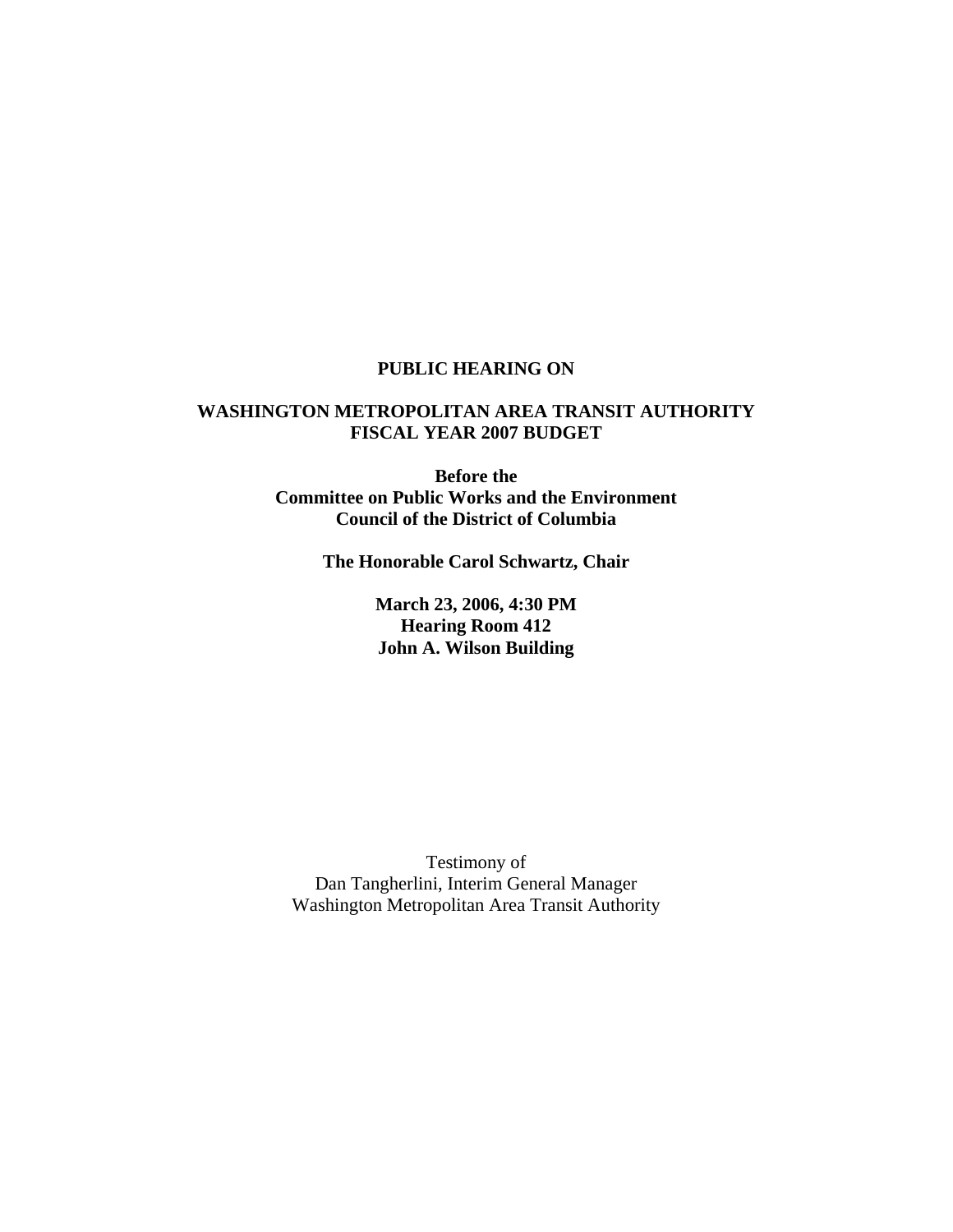Good afternoon Chairman Schwartz, members of the Committee, and staff. As most of you may remember, certainly you Madame Chair, I am Dan Tangherlini and I am here today to discuss the fiscal year (FY) 2007 budget for the Washington Metropolitan Area Transit Authority (WMATA).

I was before this Committee in February to present results of the FY 2005 budget and provide an update on the current FY 2006 budget. Many of the positive trends discussed in February we expect to continue in FY 2007, particularly strong growth in ridership and revenue.

I would like to emphasize my continued focus on improving service reliability. As you know, since taking over as Interim General Manager, I have made MetroAccess a top priority. To that end, we are taking corrective actions to improve MetroAccess service for all customers. The ad hoc committee created by the WMATA Board of Directors in February is continuing its comprehensive investigation into MetroAccess service. A public forum was held on March 13, during which MetroAccess customers related their experiences to representatives from WMATA and from our contractor, MV Transportation (a final report to the Board is expected by the end of June). We have also formed a new MetroAccess critical trip management team to investigate the causes of missed or extremely late trips and to significantly reduce those late trips by 50 percent by the end of March. Based on preliminary numbers that I have seen, we are well on our way to meeting that goal.

There is no doubt we still face many challenges with MetroAccess service. However, we are working diligently to overcome these challenges and believe we are taking many steps in the right direction.

With that, I would like to share with you the highlights of WMATA's proposed FY 2007 budget.

# **FISCAL YEAR 2007 BUDGET SUMMARY**

We are happy to report that the FY 2007 budget includes no fare increases, a number of service improvements, customer service enhancements, and new buses and railcars. The proposed FY 07 WMATA budget totals \$1.8 billion for both the operating and capital programs. This includes \$1.1 billion in operating and \$0.7 billion in capital funds. I'd like to discuss the highlights of both the operating and capital budgets.

# **Operating Budget Summary**

The proposed FY 07 WMATA operating budget totals nearly \$1.1 billion. This includes \$613 million for Metrorail, \$419 million for Metrobus, and \$56 million for MetroAccess. The \$1.1 billion operating budget is up \$74 million from fiscal 2006. This increase includes three major cost drivers: (1) \$37 million for inflation; (2) \$24 million for service expansion and improvements; and (3) \$13 million for diesel fuel, natural gas, and electricity prices. For your reference, **Appendix 1** provides a summary of the FY 07 operating budget and includes information on expense, revenue, subsidy, cost recovery, and ridership.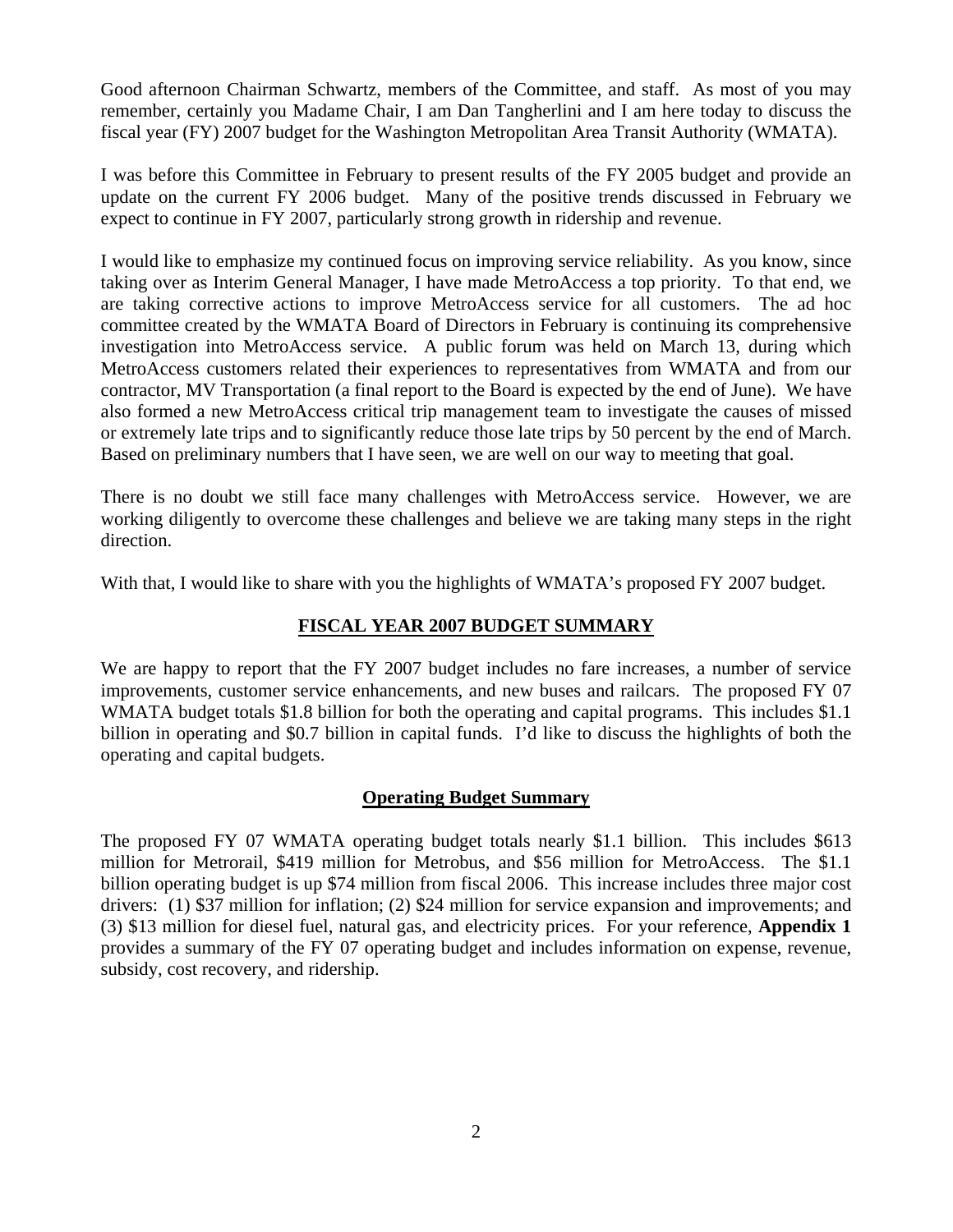#### *Service Expansion and Improvements*

The FY 07 operating budget includes \$24 million for service expansion and improvements. The funds are proposed for use in a variety of areas including: operating support of additional rail service (WMATA anticipates 8-car train operation at 20 percent by December 2006), MetroAccess service enhancements (includes an expanded free ride program and technology enhancements), and improved Metrobus supervision and security. **Appendix 2** provides a summary of FY 07 service expansion and improvements.

## *Ridership*

WMATA anticipates nearly 344 million trips in FY 07. This includes 209.7 million trips on Metrorail, 132.3 million trips on Metrobus, and 1.7 million trips on MetroAccess. WMATA anticipates that total ridership in FY 07 will increase by 15 million, or 5 percent over FY 06. This includes nearly 11 million more riders for Metrorail, or 5 percent growth from FY 06; and 4 million more riders for Metrobus, or 3 percent growth from FY 06. We anticipate no growth in MetroAccess ridership.

#### *Revenue*

WMATA not only receives passenger revenue from the operation of Metrobus, Metrorail, and MetroAccess, but also receives non-passenger revenue from such areas as advertising and parking. WMATA anticipates that total operating revenue will come in at \$627 million for FY 07. This is an increase of \$48 million, or 8 percent over FY 06 levels.

Passenger revenue totals \$517 million for FY 07, up \$38 million, or 8 percent from FY 06. This includes an increase of \$31 million for Metrorail and \$7 million for Metrobus. MetroAccess revenue is not expected to increase.

Non-passenger revenue totals \$110 million for FY 07, up \$10 million, or 9 percent from FY 06. This includes \$3 million for advertising, \$2 million for parking, \$2 million for fiber optic leases, and \$3 million for interest earnings and other non-passenger revenue.

## *State and Local Support*

The District of Columbia's share of the FY 07 operating budget is \$175 million. This is an increase of \$9 million, or 5.4 percent over FY 06 levels. The total proposed operating budget state/local support for FY 07 is \$461 million. Therefore, the District's share represents 38 percent of the total state/local support. **Appendix 3** provides detailed information on state and local operating budget support, including the shares for both Maryland and Virginia.

## **Capital Budget Summary**

The proposed FY 07 WMATA capital budget totals nearly \$0.7 billion (amount includes debt service obligations). Capital funds pay for new trains and buses and provide improvements to stations, garages, and other WMATA infrastructure.